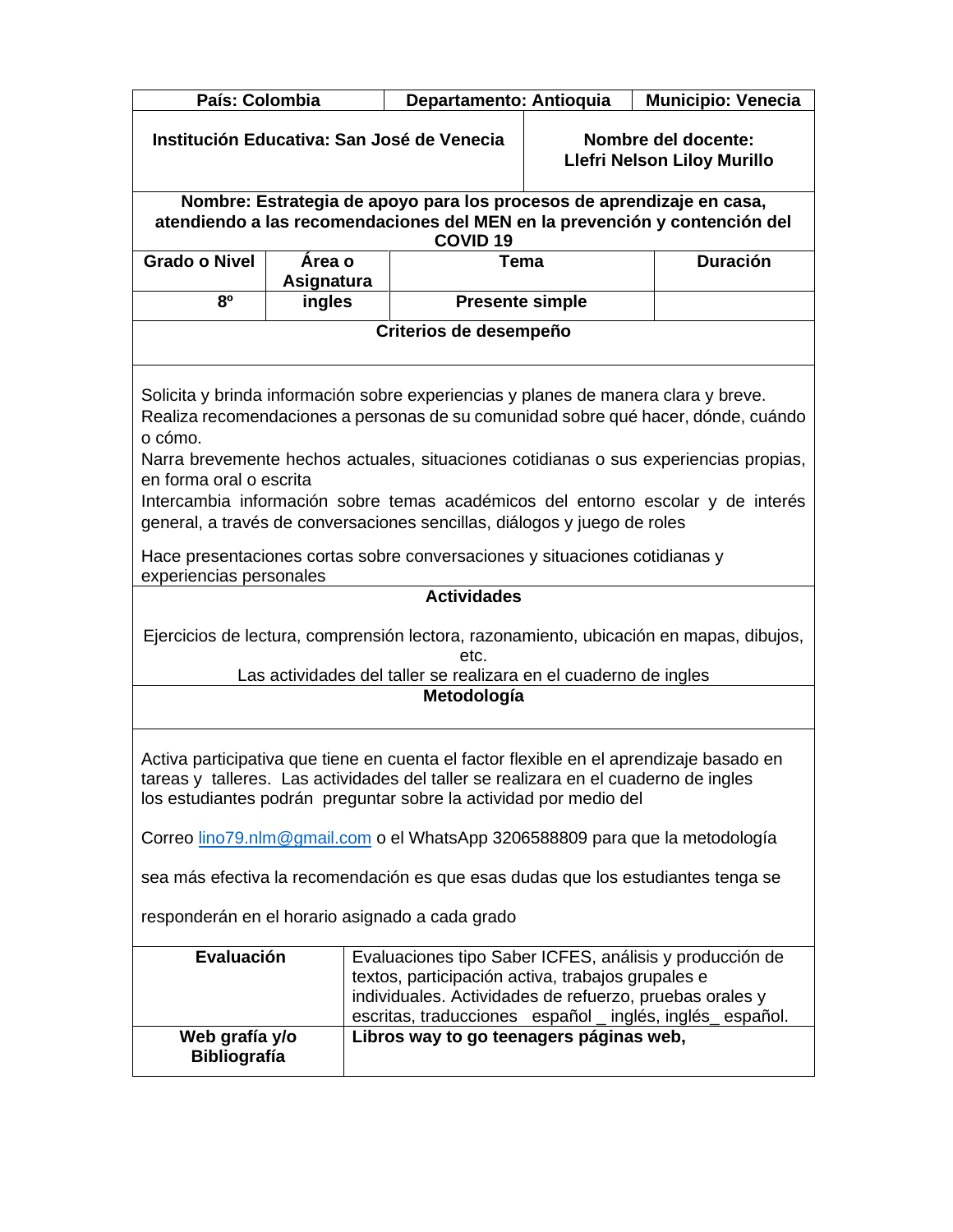Presente simple es un tiempo verbal que sirve para expresar hechos y acciones que hacemos en nuestro diario vivir de manera simple o sencilla. este tiene tres forman que son afirmativa interrogativa y negativa

Fórmula para hacer oraciones afirmativas

1) Pronombre 2) verbo 3) complemento

Nota en esta forma debemos tener en cuenta las reglas gramaticales que se le aplican a los verbos cuando usamos los pronombres en tercera persona (he she it ) estas reglas solo las debemos tener en cuenta en la forma afirmativa del presente simple usando las terceras personas observar el ejemplo de la regla numero 1

Reglas gramaticales

1 silos verbos termina en una con sonante les agregamos la letra (s)

I work.

You work.

| He works.                                    | He plays                                    |                                             |                                                                                          |  |
|----------------------------------------------|---------------------------------------------|---------------------------------------------|------------------------------------------------------------------------------------------|--|
| She works.                                   | She buys                                    |                                             |                                                                                          |  |
| It works.                                    | It pays                                     |                                             |                                                                                          |  |
| We work.                                     |                                             |                                             |                                                                                          |  |
| They work                                    |                                             |                                             |                                                                                          |  |
|                                              | 2 SI termina en la vocal E le agregamos (s) | fix                                         | he fixes                                                                                 |  |
| He dances                                    |                                             | pass                                        | she passes                                                                               |  |
| She dances                                   |                                             | buzz                                        | it buzzes                                                                                |  |
| It dances                                    |                                             |                                             | 4 si terminan con una consonante + $y$ , se                                              |  |
| 3 si terminan con o, ch, sh, ss, x, or z. le |                                             | cambia la y por i y después se pone la -es. |                                                                                          |  |
| agregamos (es)                               |                                             | study                                       | he studies                                                                               |  |
| do                                           | he does                                     | try                                         | she tries                                                                                |  |
| go                                           | she goes                                    | fl                                          | it flies                                                                                 |  |
| watch                                        | it watches                                  |                                             |                                                                                          |  |
| wash                                         | he washes                                   |                                             | 1 Teniendo en cuenta la explicación de las<br>reglas gramaticales para los verbos cuando |  |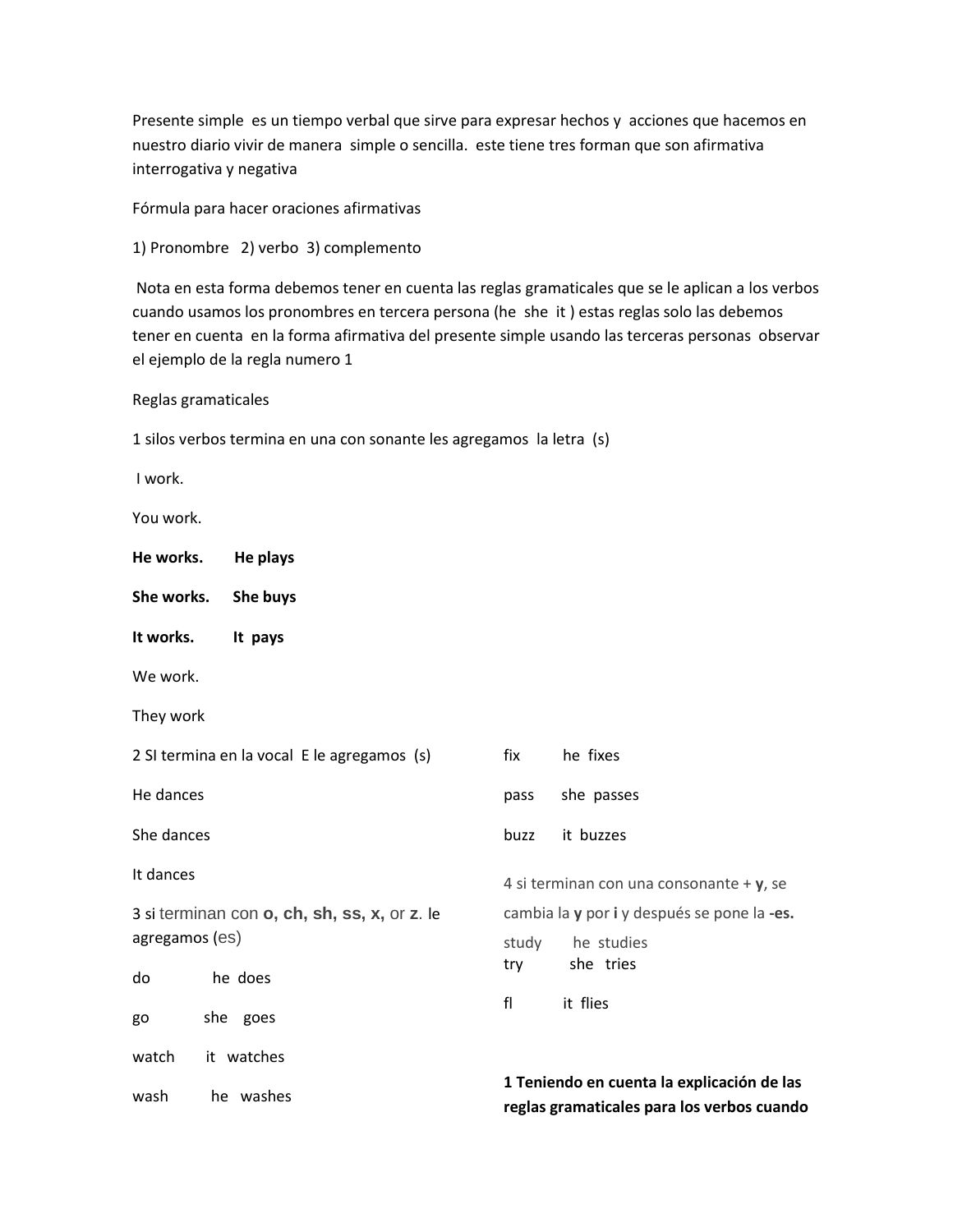| usamos terceras personas aplique esas<br>reglas a los siguientes verbos             |         | Cuando usamos los demás verbos<br>debemos usar un auxiliar que en este caso                                                                                                      |  |                 |
|-------------------------------------------------------------------------------------|---------|----------------------------------------------------------------------------------------------------------------------------------------------------------------------------------|--|-----------------|
| Copy                                                                                | fall    | sería Do para estos pronombres (I you we<br>you they)                                                                                                                            |  |                 |
| Make                                                                                | die     | Does para estos pronombres (he she it)                                                                                                                                           |  |                 |
| Try                                                                                 | dream   | La fórmula es 1) auxiliar 2) pronombre 3)<br>verbo 4) complemento 5)?                                                                                                            |  |                 |
| Fly                                                                                 | do      |                                                                                                                                                                                  |  |                 |
| Wash                                                                                | discuss | Do you teach English in the San José school?                                                                                                                                     |  |                 |
| Catch                                                                               | enjoy   | Does she buy a new bag?                                                                                                                                                          |  |                 |
| <b>Kiss</b>                                                                         | freeze  | Fórmula para hacer oraciones negativas<br>En ingles hay dos formas de hacer lo.<br>1 cuando usamos el verbo to be<br>Formula 1) pronombre 2) verbo 3) negación<br>4) complemento |  |                 |
| Pass                                                                                | carry   |                                                                                                                                                                                  |  |                 |
| Wish                                                                                | pay     |                                                                                                                                                                                  |  |                 |
| Want                                                                                | come    |                                                                                                                                                                                  |  |                 |
| Wait                                                                                | go      | I am not teacher                                                                                                                                                                 |  |                 |
| Love                                                                                | cry     | She is not dancer in the club                                                                                                                                                    |  |                 |
|                                                                                     |         | We are not pilots                                                                                                                                                                |  |                 |
| Fórmula para hacer oraciones interrogativa<br>En ingles hay dos formas de hacer lo. |         | Cuando usamos los demás verbos<br>debemos usar un auxiliar que en este caso<br>sería Do para estos pronombres (I you we<br>you they)                                             |  |                 |
| 1 cuando usamos el verbo to be                                                      |         |                                                                                                                                                                                  |  |                 |
| Formula 1) Verbo 2) pronombre 3)                                                    |         |                                                                                                                                                                                  |  |                 |
| complemento 4)?                                                                     |         | Does para estos pronombres (he she it)                                                                                                                                           |  |                 |
| Are they a good student?                                                            |         | Formula Pronombre auxiliar negación<br>verbo complemento<br>They do not eat in the English class<br>They don't eat in the English class                                          |  |                 |
| Is she a beautiful?                                                                 |         |                                                                                                                                                                                  |  |                 |
| Is he a fat boy?<br>Is it an animal?                                                |         |                                                                                                                                                                                  |  |                 |
|                                                                                     |         |                                                                                                                                                                                  |  | Am I a teacher? |
| Are we pilots?                                                                      |         | He doesn't buy a new car                                                                                                                                                         |  |                 |
| Are you smart?                                                                      |         |                                                                                                                                                                                  |  |                 |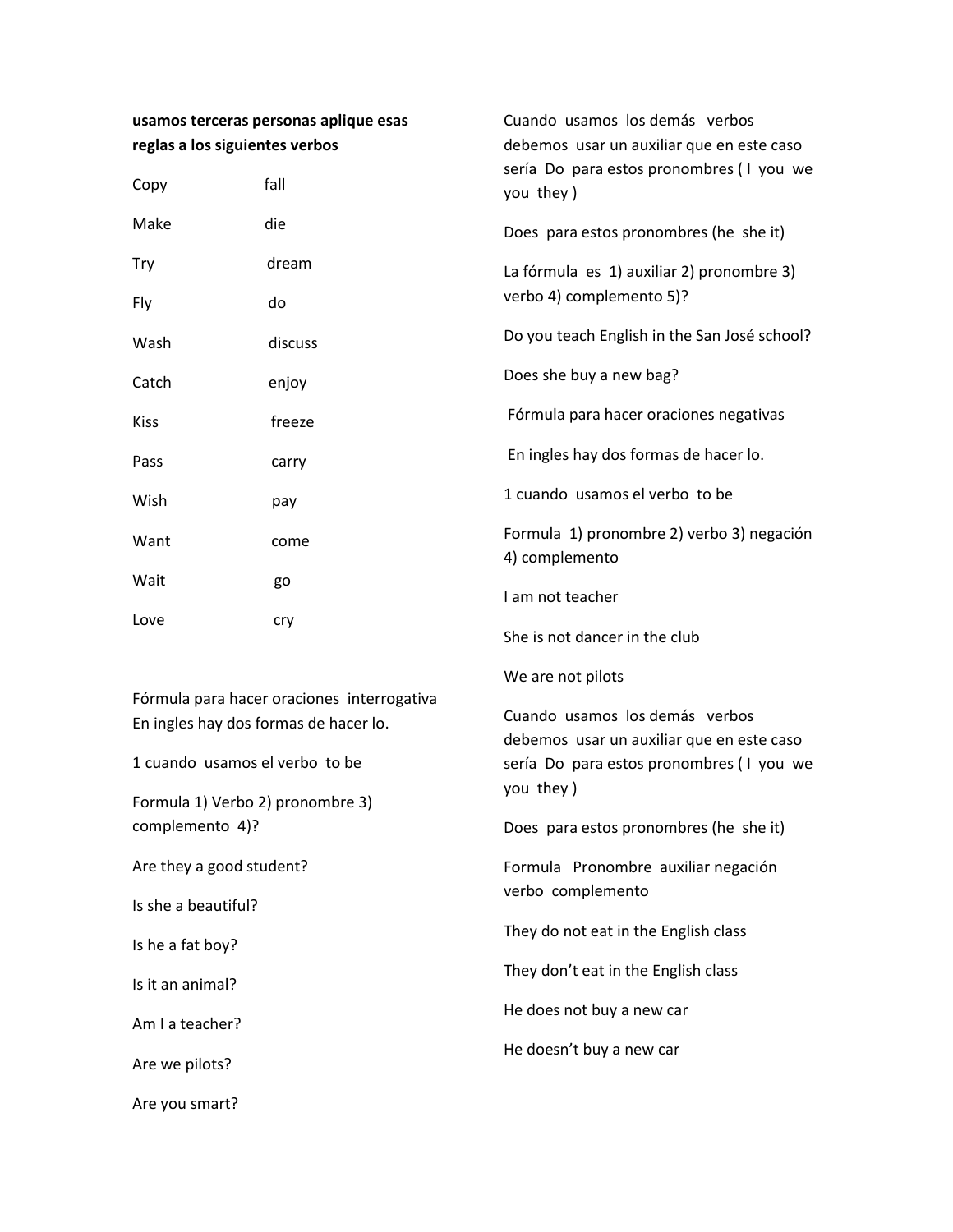**2 Completa las frases con la forma correcta del verbo que se encuentra entre paréntesis teniendo en cuenta las tres formas de presente simple.**

1Ben (work) in a hospital.

2\_\_\_\_ you \_\_\_\_\_ (like) fish?

3She \_\_\_\_\_ (not/teach) English.

4Matthew never \_\_\_\_\_\_ (watch) television.

5\_\_\_\_\_ she \_\_\_\_\_ (play) football?

6 They always \_\_\_\_\_ (eat) dinner at 7 o'clock.

7 We \_\_\_\_\_\_ (not/live) in a big house.

8 Valerie \_\_\_\_\_ (study) English at university.

9 \_\_\_\_\_ he \_\_\_\_\_ (want) to eat? 10 10Samantha \_\_\_\_\_ (play) tennis twice a week.

11 in / morning / drinks / She / coffee / usually / the

### **3 Conjuga los verbos entre paréntesis en presente simple.**

Anne (work) in a language school.

She (be) a teacher.

She (teach) English.

Her students (come) from all over the world.

Anne usually (go) to school by bus.

On the bus she (have)

time to correct a few tests.

Forma oraciones negativas.

The children (be/not) tired.

any brothers or sisters. I (drink/not) milk. She (like/not) maths. I (be/not) from England. Forma oraciones interrogativas con los elementos entre paréntesis. (have/you/a dog) (speak/they/English) (be/I/right) (play/he/tennis) (be/you/on holiday)

Carol (have/not)

**4 Escribe las palabras en el orden correcto.**

Work / walks / David / to David walks to work. Eats / she / meat / never Day / 10 / run / kilometers / I / every

English / They / do / ? / study

Do / speak / not / you / French

Usually / morning / the / drinks / in / She / coffee

After / do / Does / he / school / homework /his /

? Happy / not / We / are

Often / is / Alice / late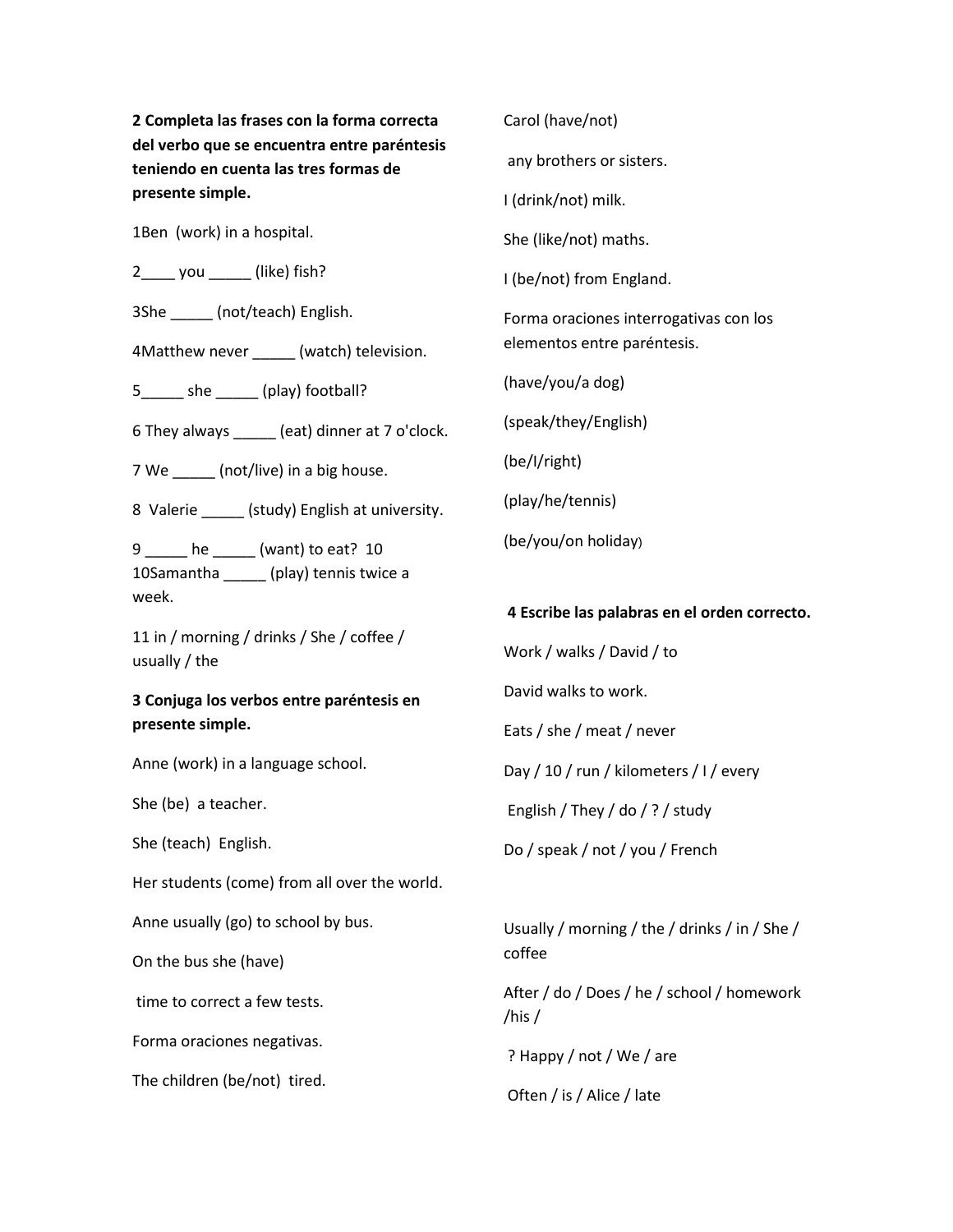| ? / Always / Do / 8 / at / they / get up                                           | C doesn't know                                        |
|------------------------------------------------------------------------------------|-------------------------------------------------------|
| Mondays / bus / takes / work / the / to / on                                       | 6. Who she _________(be).                             |
| / Peter                                                                            | A is                                                  |
| 5 Elige la respuesta correcta utilizando<br>presente simple usando las palabras en | <b>B</b> are                                          |
| paréntesis                                                                         | C does                                                |
| She (think) Manuel is crazy.                                                       | 7. She ___________ (wash) her car every               |
| A doe's think                                                                      | week.                                                 |
| <b>B</b> thinks                                                                    | A washies                                             |
| C thinks                                                                           | B washs                                               |
| They ________________ (not know) what to                                           | C washes                                              |
| say.                                                                               | 7. Paul _____________ (sleep) seven hours a           |
| A don't know                                                                       | day.                                                  |
| B doesn't know                                                                     | A sleeps                                              |
| C not know                                                                         | <b>B</b> sleep                                        |
|                                                                                    | C sleepes                                             |
| A She does feel                                                                    | 8. Mary and John _______                              |
| <b>B</b> She feels                                                                 | A are                                                 |
| C Does she feel                                                                    | B is                                                  |
| 4. He _______ (not be) a relative of mine                                          | C be                                                  |
| A isn't                                                                            | 9. She always _________ [wins/win/wines]<br>$(win)$ . |
|                                                                                    | 10. James _________ (cry) very easily.                |
| B doesn't be                                                                       | A crys                                                |
| C aren't].                                                                         | <b>B</b> cries                                        |
| 5. I ________________ (not know)                                                   | C does cry                                            |
| A not know                                                                         | 11. She _________ (pray) in church every              |
| B don't know                                                                       | Sunday.                                               |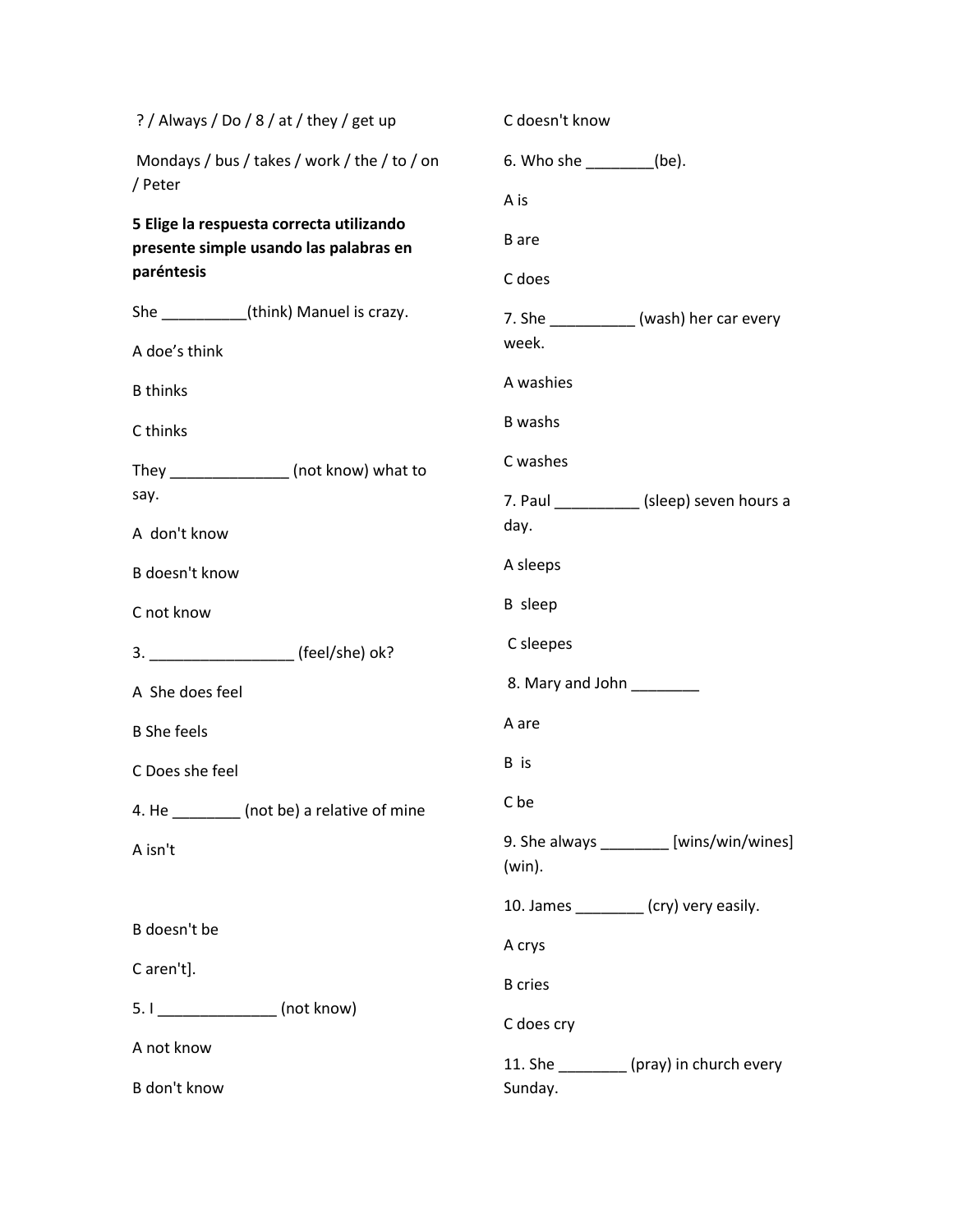| A praies                                                       |                |                                                                                                                                                                                               | 17. Who _________ (be) your favourite                                                             |  |
|----------------------------------------------------------------|----------------|-----------------------------------------------------------------------------------------------------------------------------------------------------------------------------------------------|---------------------------------------------------------------------------------------------------|--|
| <b>B</b> prays                                                 |                | football player?                                                                                                                                                                              |                                                                                                   |  |
| C prayes                                                       |                | A is                                                                                                                                                                                          |                                                                                                   |  |
| 12. Sarah (not like) pop<br>music.                             |                | <b>B</b> are                                                                                                                                                                                  |                                                                                                   |  |
|                                                                |                | C am                                                                                                                                                                                          |                                                                                                   |  |
| A doesn't likes                                                |                |                                                                                                                                                                                               |                                                                                                   |  |
| B doesn't like                                                 |                |                                                                                                                                                                                               | 6 Responder las preguntas en base a los                                                           |  |
| C don't like                                                   |                | textos                                                                                                                                                                                        |                                                                                                   |  |
| 13. _____________________(play) football                       |                | <b>AUDIO: LET'S GO TO THE CINEMA</b>                                                                                                                                                          |                                                                                                   |  |
| everyday?<br>A John does play                                  |                | This is a reading test. You are going to read<br>to a recorded phone message. Tom is calling<br>a cinema to get information about the films<br>they are showing, schedule and prices.         |                                                                                                   |  |
|                                                                |                |                                                                                                                                                                                               |                                                                                                   |  |
| C Does John play]<br>14. _________ (be) she a friend of yours? |                | You will hear the recording twice. The first<br>time, try to get the general idea. The second<br>time, try to remember the details. For each<br>question, answer A, B, C or D, or fill in the |                                                                                                   |  |
|                                                                |                |                                                                                                                                                                                               |                                                                                                   |  |
| <b>B</b> Are                                                   |                |                                                                                                                                                                                               | Tom: Hey, Mary, do you want to see a film<br>tonight? We can go to the cinema. I'm going          |  |
| C <sub>Is</sub>                                                |                | to call Downtown Cinemas and see what                                                                                                                                                         |                                                                                                   |  |
| 15. (be) they in love?                                         |                | films they are showing.                                                                                                                                                                       |                                                                                                   |  |
| A Do                                                           |                |                                                                                                                                                                                               | Recorded message: Welcome to Downtown<br>Cinemas. If you need information about what              |  |
| B Be                                                           |                |                                                                                                                                                                                               | films are playing, press 1; to know the times,<br>press 2; to buy tickets, press 3. The films for |  |
| C Are                                                          |                | today, Thursday the 10th, are:                                                                                                                                                                |                                                                                                   |  |
| 16.                                                            | (believe/Mary) |                                                                                                                                                                                               | On screen 1, An Ant's Life, the story of an ant                                                   |  |
| in God?                                                        |                |                                                                                                                                                                                               | that fights against the grasshoppers. This is a<br>beautiful film for children under fourteen     |  |
| A Does Mary believe                                            |                | years old.                                                                                                                                                                                    |                                                                                                   |  |
| <b>B Does Mary believes</b>                                    |                |                                                                                                                                                                                               | On screen 2, Larry Water. The film is about                                                       |  |
| C Mary does believ                                             |                | Larry, a young boy, who receives an                                                                                                                                                           | invitation to study at a school for magicians.                                                    |  |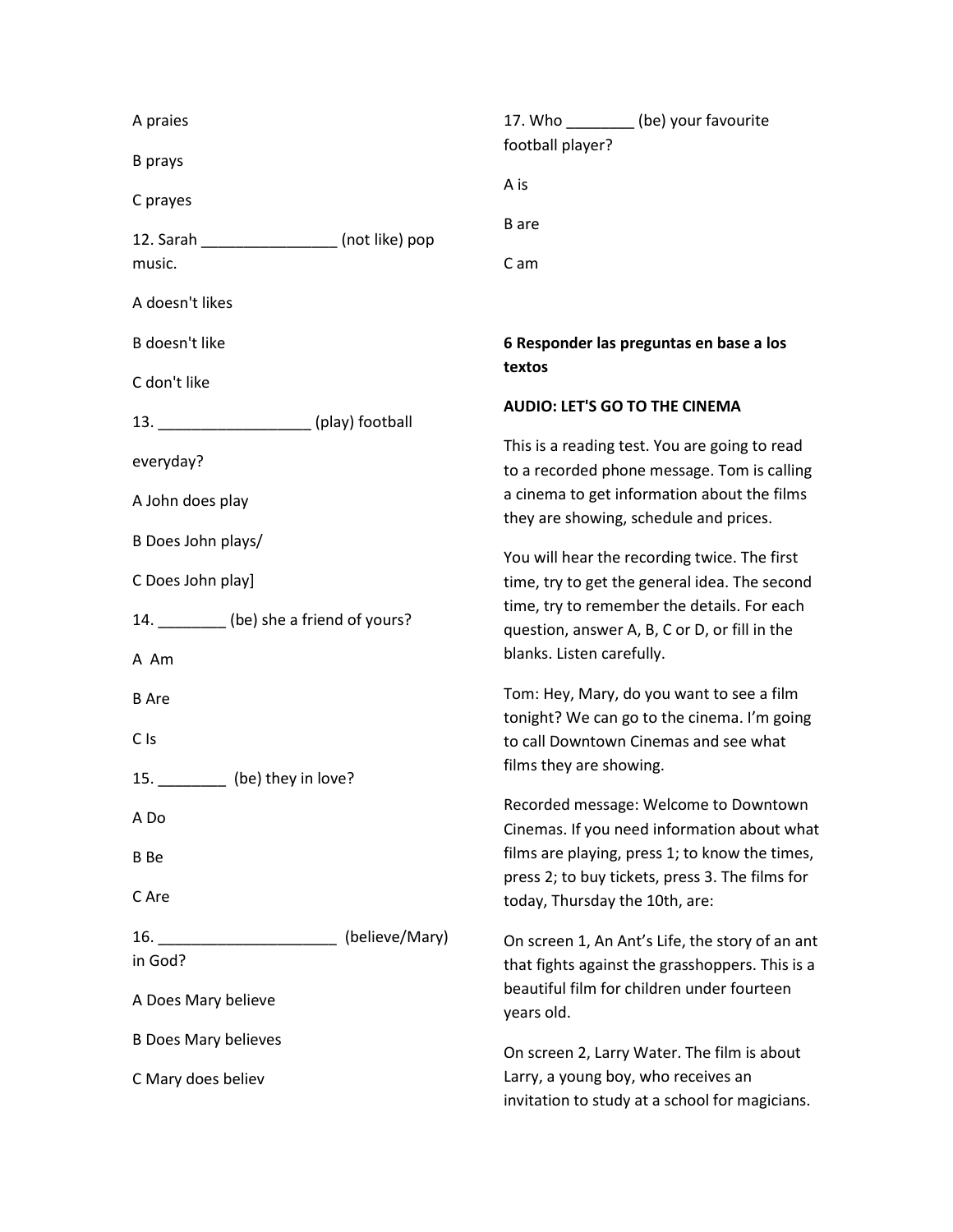There, he will learn how to be a wizard, along with his two best friends. This is a great film for the entire family. The film is shown only at a quarter to nine in the evening today.

On screen 3, The War, a film about a young man who is a soldier. During the war, another soldier shoots him in the ankle and the back, and he cannot walk anymore. This film is for adults only.

On screen 4, Holidays on the Moon, a story about a group of tourists spending their holidays on the Moon. It's a horror movie, so it's not recommended for the entire

| 1 What number do you have to press if |  |
|---------------------------------------|--|
| you want to buy film tickets?         |  |

- A. 1
- B. 2
- C. 3
- D. 4

**2 Which of these statements are true and which are false?**

True False

A Today is Tuesday

B Today is Thursday

C Today is the 30th

D Today is the 10th

#### **3 An Ant's Life is a film recommended for…**

A. children older than 14 years old.

B. children older than 4 years old.

C. children younger than 14 years old.

D. children younger than 4 years old.

## **4 Which film is recommended for the entire family?**

A. Larry Water.

- B. An Ant's Life.
- C. The War.
- D. Holidays on the Moon

#### **5 What time does Larry Water start?**

- A. At 9:15 in the evening.
- B. At 9:45 in the evening.
- C. At 8:15 in the evening.
- D. At 8:45 in the evening.

### **6 In the film The War, a soldier shoots another soldier in the ………. and the back.**

- A. arm
- B. head
- C. eyes
- D. ankle

### **7 The film Holidays on the Moon is not recommended for …**

- A. the entire family.
- B. boys.
- C. adults.
- D. girls.

### **8The recorded message has three parts. Choose the right order:**

A. Prices, instructions, information about the films.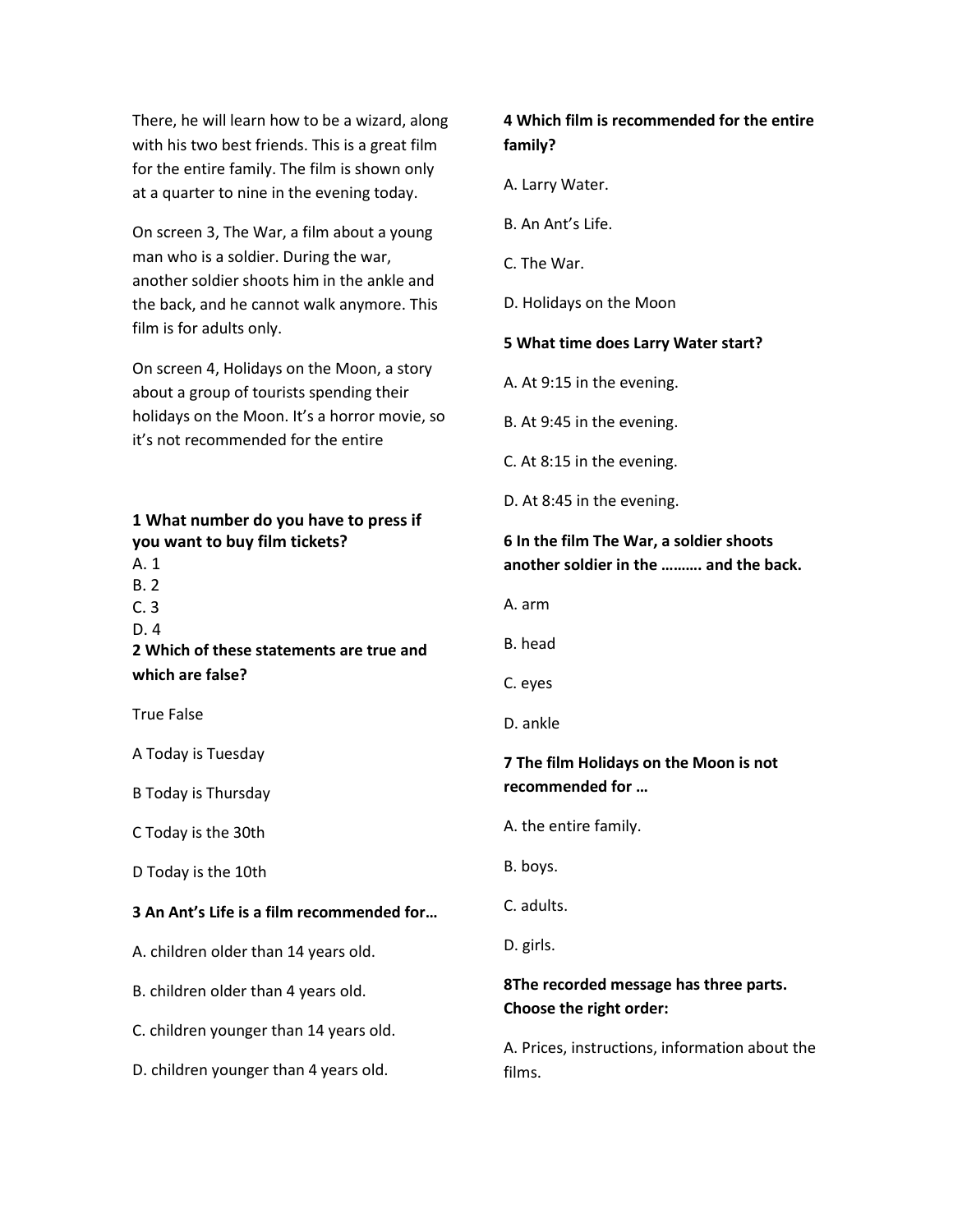B. Instructions, information about the films, prices.

C. Information about the films, instructions, prices.

D. Information about the films, prices, instructions.

- a. U. K and Italy
- b. Italy and U.S.A
- c. France and China
- d. India and Thailand

#### **2 What does the waiter ask him?**

- a. If he wants something else
- b. If he wants something to drink
- c. If he wants something to read
- d. if he wants something to ask.

#### **3 What does "made of" mean?**

- a. Hecho de
- b. Junto a
- c. Encima de
- d. hecho en

#### **4 Lasagna, omelet and curry are:**

- a. Special sweets
- b. Special soup
- c. Special food
- d. Special games

### **5 Why do you think the restaurant was called "International?"**

- a. Because it offers international food
- b. Because it offers national food
- c. Because it offers different kind of foodrs
- d. Because it ofers international foo

### **Tom in the "International" Restaurant**

Tom wants to eat breakfast. He goes to the restaurant. He is hungry. He orders a slice of pizza, a cup of tea and a carton of milk. The waiter asks Tom if he wants something else.

And he says that for this day, the restaurant offers special food like Lasagna, omelet and curry Lasagna? Tom asks. The waiter continues explaining the whole menu; Lasagna comes from Italy. It is made of pasta, meat, tomato sauce and cheese. Sometimes, people add eggplant. Omelet is popular in the UK. You can mix ham, onions, leeks and asparagus into the egg to make a delicious omelet. Sweet and sour pork is from China. In this dish, there are small pieces of pork, mixed with sugar, onion, garlic, pineapple and soy sauce. The sauce tastes very sweet. Curry comes from India and Thailand. You can use different meats and vegetables like broccoli and cauliflower. Tom says; I want a piece of cheese with lasagna and a bowl of soup. Tom eats all his food and pays the bill. He is full now. He goes to work.

## **Complete the following answers according to the previous text**

#### **1 Where does curry come from?**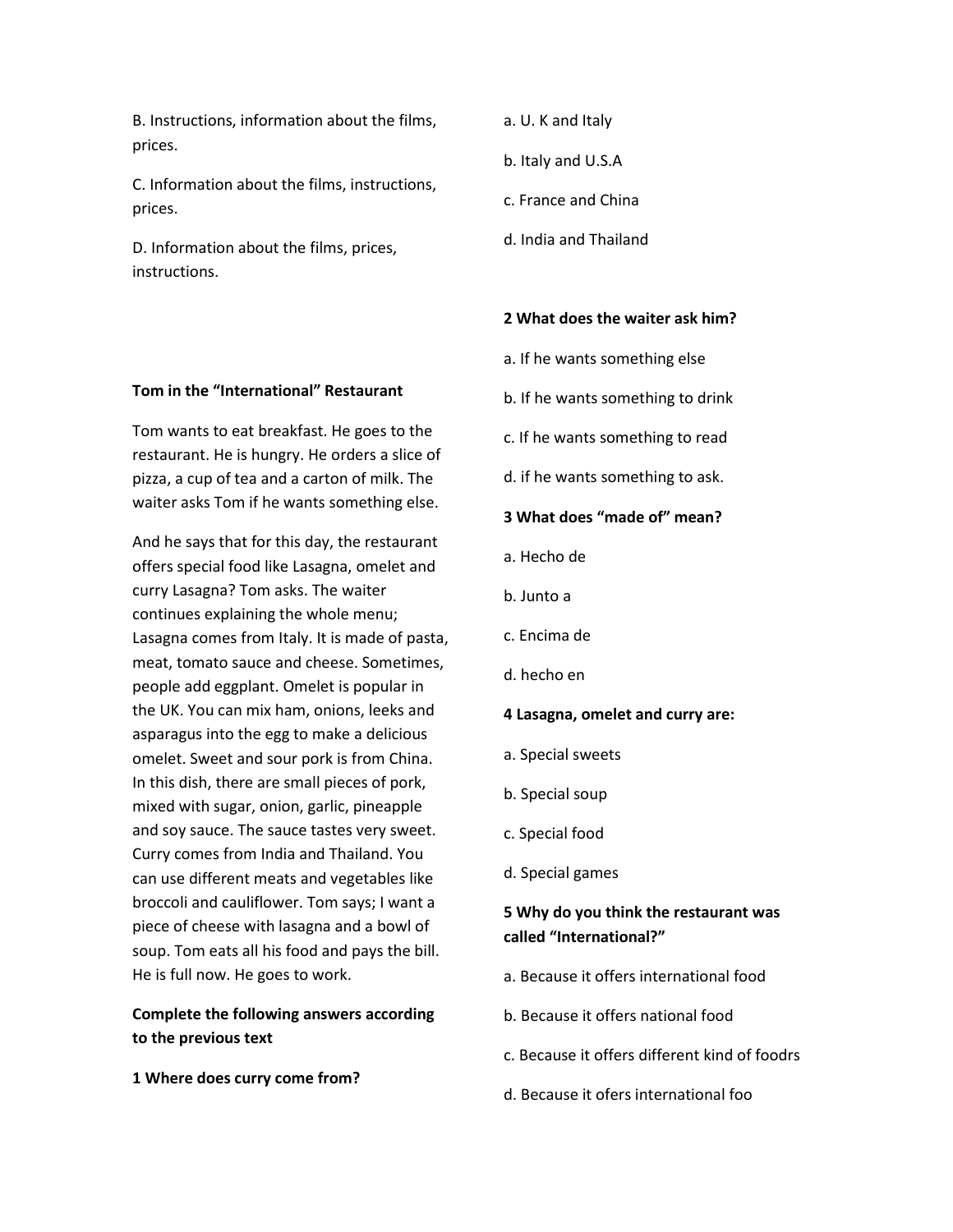# **6 Do you think Tom likes international food? Why?**

- a. No, I Don't
- b. Yes, I do
- c. It depends
- d. He loves

#### **Mary and Nick**

Hi my name´s Mary and this is my brother, Nick. I don´t eat meat. I prefer vegetables and Salads. I like cereal in the morning, but my favorite food is chocolate! I'm a real

Chocoholic! When I'm with my parents in a restaurant I have a big chocolate dessert

My brother Nick eats burgers and snacks. His diet is terrible! He doesn´t like vegetables, and he doesn´t eat fruits.

#### Wayne and Stacey

We're P.E teachers and our diet is very healthy. We eat a lot of pasta, vegetables and fruits. We aren't vegetarian: we like meat but we prefer fish. We don't drink coffee. We prefer juice or water.

The brown family: Rita, Mike, and Ellie Rita and Mike like Chinese and Indian food. They eat a lot of curry and rice. They don´t eat nacks or desserts. Ellie doesn't like curry. Her favorite food is pizza. She doesn't like burgers, and she doesn't eat a lot of vegetables.

### **According to the text answers the following questions**

A synonym of snacks is:

a. Sweet

- b. Candy
- c. appetizer
- d. cracker

#### **7 What is Ellie's favorite food?**

- a. Hot dog
- b. Pizza
- c. burger
- d. curry

### **8 What kind of food, do you believe is the best to be healthy?**

- a. Vegetables, salad and fruits
- b. Burgers, snacks and desserts
- c. Snacks, desserts and fruits
- d. Rice, vegetables and meat

### **9 Who is chocoholic?**

- a. Nick
- b. Mary
- c. Stacey
- d. Rita

### **10 What do you consider are good habits for the person life?**

- a. Nice dress
- b. Healthy food
- c. Expensive car
- d. Luxuries house

## 11 **What obstacles do you consider can affect in the children growth?**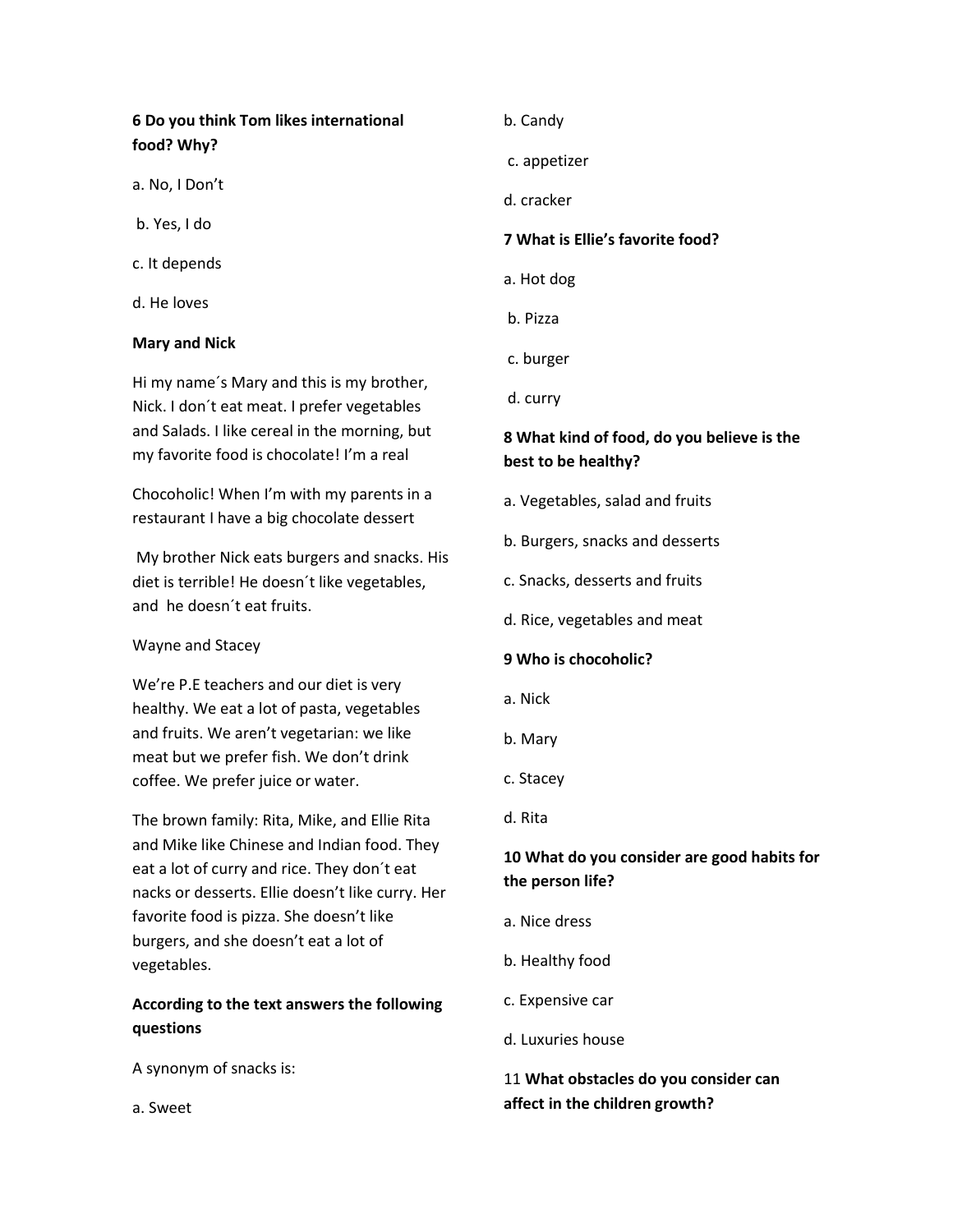- a. The school
- b. The games
- c. The food
- d. The park

### **Taking into account the food of each person in the test. What do you consider has the**

#### **12 best habits for eating?**

- a. Mary
- b. Wayne
- c. Rita
- d. Ellie

Felipe is a cowboy. He lives on a farm. He has a horse named loky. Felipe loves loky. He rides loky every day. Sometimes they walk slowly, and sometimes they run fast. They always have a good time.

Loky is Felipe's horse. She light bronw her tail and mane are dark bronw. She is three years old.

She lives in the stable by the house. Loky wait for Felipe every morning. She enjoys their time together. Often, Felipe gives her Apple. After long rides, Felipe always whashes and brushes loky. He usully brushes her tail. Then he gives her food and fresh water. Loki loves Felipe

## **Answer the following questions. According to the text**

#### **13 What is the name of horse?**

a. lokiy

- b. Layki
- c. Felipe
- d. Loky

#### **14 Where does live the horse?**

- a. On the farm
- b. In the stable by the house
- c. In the dark
- d. In the stable of farms

#### **15 How often did Felipe ride Loki?**

- a. He does not ride loky
- b. Sometimes
- c. He always ride loky
- d. He often ride loky

## **Complete with the correct Word the questions**

#### **17 It is, what we eat. What is it\_\_\_\_\_\_**

- a. Tail
- b. Fruts
- c. Food
- d. Mane

#### **18 What does Felipe after long rides?**

- a. Redes and food
- b. Whashes
- c. Gives water
- d. Gives her Apple

#### **19 What did Felipe do sometimes with loky?**

- a. Brushes tail
- b. they walks slowly, and they run fast
- c. they walk slowly and they run fast
- d. whashes and brushes

#### **20 Is the first part of the day? What is**

- **it\_\_\_\_\_**
	- a. Nightmare
	- b. afternoon
	- c. Food